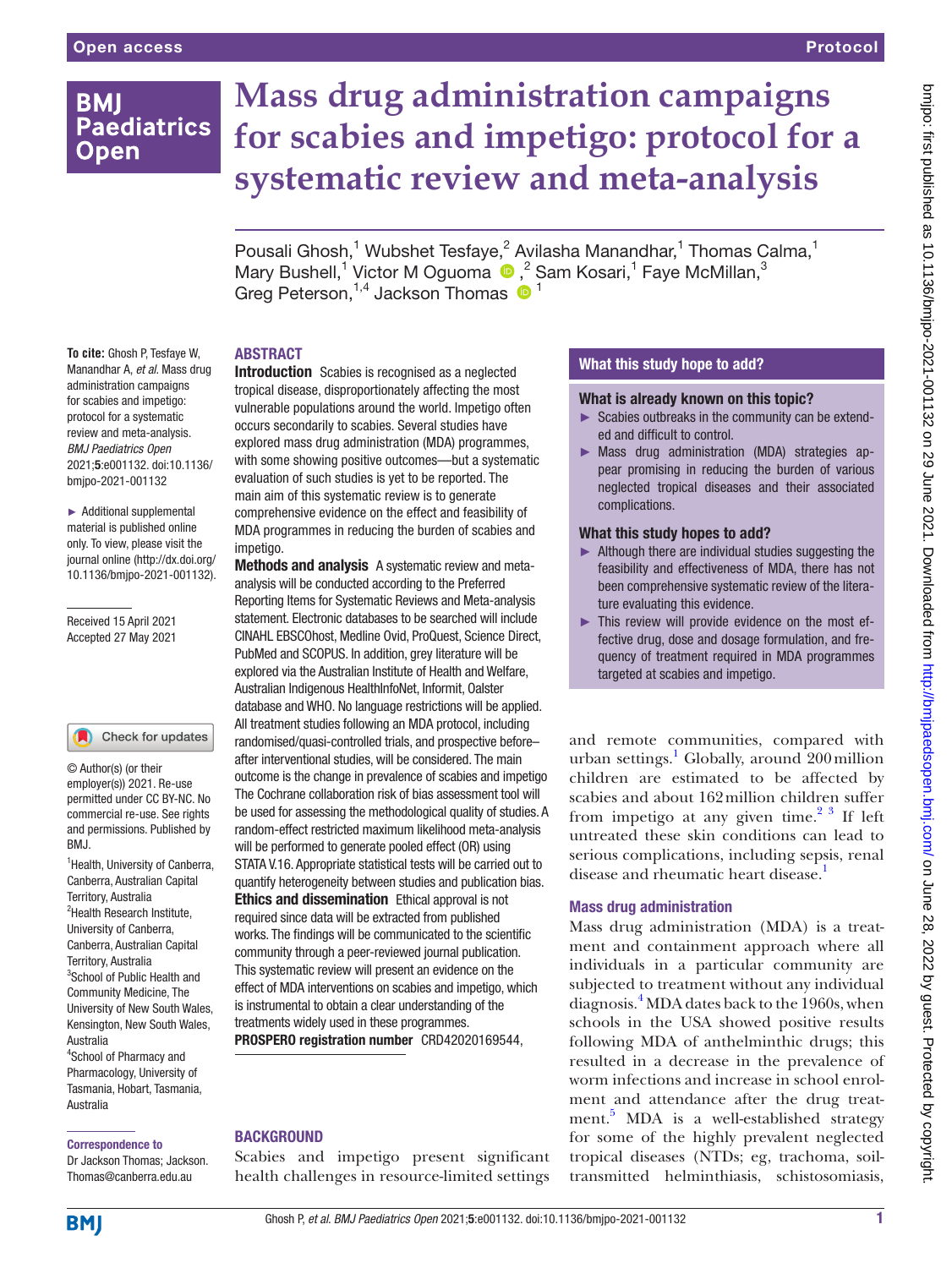lymphatic filariasis) and is a part of the integrated approach to NTDs in various settings.<sup>[6](#page-3-4)</sup> The World Health Organisation recognises MDA as a useful strategy for controlling scabies in resource-constrained communities, where the condition is hyperendemic, based on evidence from individual studies. $\frac{1}{4}$  As the intervention is often population based, it reduces the burden of the disease and it integrates cost-reduction strategies, which is a major hurdle in these areas.<sup>[7](#page-3-5)</sup> In various endemic populations of the Pacific region, MDA has shown positive results in reducing the burden of scabies and impetigo, especially in indigenous communities.<sup>8</sup> MDA has shown potential for both social and economic benefits.<sup>[5](#page-3-3)</sup>

#### Scabies and impetigo—common paediatric infections in resource-limited settings

Scabies is a skin disease that is caused by the acarine itch mite *Sarcoptes scabiei*. [9](#page-3-7) The mite can live inside the host for up to 60 days and have a 17-day life cycle.<sup>10</sup> They can easily spread from person to person via direct or sexual contact and can also spread through non-living objects such as bedding, clothes and even furniture.<sup>11</sup> The global burden of the disease is estimated to be around 200million, most of which are children living in resource-limited socie-ties.<sup>[12](#page-3-10)</sup> Scabies is a highly infectious and extremely itchy condition that can lead to loss of sleep and reduced quality of life[.11 13](#page-3-9) A more severe form of scabies is known as 'crusted scabies' (also called Norwegian scabies), characterised by thick crusts on the patient's skin, which harbour up to several million scabies mites; they are highly infectious and such cases should receive quick and aggressive medical treatment.<sup>14</sup> This is mostly seen in immunocompromised patients suffering from AIDS or cancer.<sup>1014</sup> Despite the efficacy of the individual targeted therapies for treating scabies, it is difficult to contain scabies and its associated complications.<sup>15</sup> Current treatments for scabies, include the first-line topical permethrin, the second‐line topical benzyl benzoate and the third‐line oral ivermectin.[16](#page-3-13) These treatments have been generally effective when the course has been completed properly; however, there remain a number of challenges associated with current treatments. These include poor adherence to treatments, high costs for resource-poor communities, single-drug modality and increasing treatment failure.<sup>17–19</sup> The possibility of reinfestation remains high when close contacts are not treated, or the disease is endemic in a population. Also, no currently available treatments possess the combined ability to kill eggs, or have a combined antibacterial and anti-inflammatory/ anti-itch properties. They are all ineffective at preventing treatment relapse arising from newly hatched mites, and evidence indicates that the mites are becoming increasingly resistant to existing treatments[.20 21](#page-3-15)

Scabies is associated with a serious itching that often leads to scratching and thereby leading to secondary skin infections. Impetigo is the most common bacterial skin infection—often occur secondary to scabies—typically caused by *Staphylococcus aureus* or *Streptococcus pyogenes*

and it predominantly affects young children.<sup>22</sup> Further, complement inhibitors produced by the scabies mite create a conducive environment for the growth and survival of *S pyogenes*, putting patients at increased risk of complications like septicaemia, acute post-streptococcal glomerulonephritis (APSGN) and acute rheumatic fever[.13 23 24](#page-3-16) About 50% of cases of APSGN in tropical settings (around 470000cases/year worldwide) result from bacterial skin infections.<sup>25</sup> APSGN has also been identified as a strong risk factor for chronic kidney disease later in life.[25](#page-4-1) *S. pyogenes* (group A streptococci) remains a significant causative agent for the vast majority of cases of acute rheumatic fever and rheumatic heart disease, particularly in low-resource settings.<sup>[12](#page-3-10)</sup>

People living in the so-called endemic communities where scabies and impetigo are very common (eg, Aboriginal communities in remote Australia and other tropical regions, refugee camps and other places with crowded living arrangements) are at substantial risk of serious complications, including post-streptococcal sequelae, premature disability, and mortality. $26$  There is a clear imperative for a large-scale coordinated and evidence-based approach for the treatment and prevention of these conditions in endemic regions. Due to the co-existence of scabies and impetigo and the need for streamlined and novel strategies for the management of these common infectious skin conditions in resourcelimited settings, the feasibility and effectiveness of MDA programmes have been evaluated in different parts of the globe. However, the lack of conclusive data on the impact of MDA programmes (eg, ivermectin based) on scabies reduction after nearly three decades is a major deficit, evidenced by signs of emerging resistance and challenges associated with its administration in community settings, especially in endemic settings. A systematic review of the existing literature on the feasibility and effectiveness of MDAs will create an evidence base required for its future applicability. This systematic review aims to synthesise and quantitatively analyse the evidence in relation to the effect of MDA in reducing the burden of scabies and associated impetigo.

#### **METHODS**

This study protocol is prepared in compliance with the Preferred Reporting Items for Systematic Reviews and Meta-Analysis Protocols (PRISMA-P) $^{27}$  and has been registered with the International Prospective Register of Systematic Reviews (PROSPERO; [CRD42020169544](https://www.crd.york.ac.uk/prospero/display_record.php?RecordID=169544)).

## Search strategy, keywords

Preliminary searches of the literature will be done to identify the keywords, which will be integrated and listed to undertake a more extensive search. These will be combined with Boolean operators and various medical subject headings to formulate a refined search method. To identify the keywords regarding scabies MDA, the keywords 'scabies', 'crusted scabies', 'Norwegian scabies',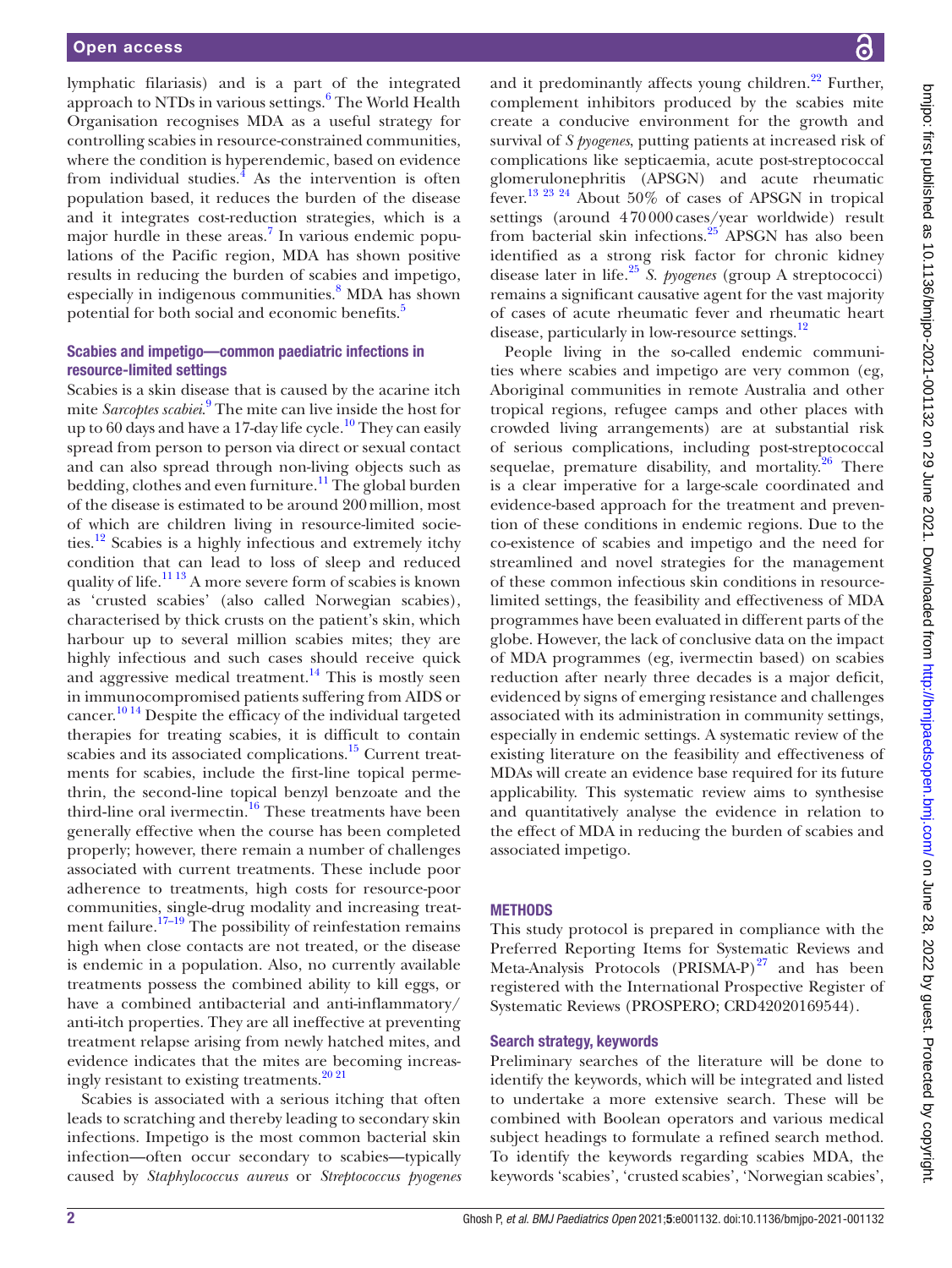'skin sores', 'impetigo', 'school sores', 'interventions', 'skin disease', 'permethrin', 'ivermectin', 'azithromycin', 'pyoderma', 'resistance', 'benzyl benzoate', 'lindane', 'crotamiton', 'malathion', 'mass drug administration', 'disease management', 'therapeutics', OR anti-infective agents' OR 'anti-bacterial agents' OR 'antibiotic' OR 'antibiotic prophylaxis' OR 'prevention and control' OR 'drug therapy' OR clinical OR routine OR 'pharmaceutical preparations' OR 'treatment' OR 'intervention' OR 'therapy' OR 'medicine' OR ' management' OR 'mass administration' or 'mass treatment' OR 'mass distribution' OR 'preventative chemotherapy' will be used. All searches will be performed from database inception until May 2021 and all languages will be included, and the search strategy will be developed based on the instructions in the Cochrane handbook for systematic reviews of interventions<sup>[28](#page-4-4)</sup> and will be specific for each database. A detailed search strategy has been listed in [online](https://dx.doi.org/10.1136/bmjpo-2021-001132) [supplemental appendix 1](https://dx.doi.org/10.1136/bmjpo-2021-001132). The results will be presented in accordance with the Preferred Reporting Items for Systematic Reviews and Meta-analysis (PRISMA) flow chart ([online supplemental appendix 2](https://dx.doi.org/10.1136/bmjpo-2021-001132),  $p16-17$ ).<sup>2930</sup>

## Information databases

Electronic databases, including CINAHL (EBSCOhost), Medline (Ovid), ProQuest, Science Direct, PubMed and SCOPUS, will be searched for studies, along with the ANZ Clinical Trials Registry, ClinicalTrials.gov, and WHO International Clinical Trials Registry. In addition, grey literature will be explored via the Australian Institute of Health and Welfare, Australian Indigenous HealthInfoNet, Informit, OaIster database and WHO. Further, the references of the included articles will also be thoroughly screened for relevant articles potentially missed during the main search.

## Types of studies to be included

All treatment studies following MDA protocol, including randomised/quasi-controlled trials, cross-sectional studies, cohort studies and case-control studies, will be considered.

## Participants/Settings

The review will consider studies that include participants of any age, gender, or country of origin. Studies that aimed to evaluate the effectiveness of individual drug treatments for people with diagnosis of scabies and/or impetigo outside MDA will not be considered.

## Intervention, exposure

The review will examine any MDA treatment campaigns involving scabicides that aimed to reduce the burden of scabies and associated impetigo. Treatment interventions may include any antiparasitic drug which is known to have therapeutic activity against scabies infestation, including ivermectin, permethrin, benzyl benzoate, lindane, crotamiton, or malathion.

## Comparator/control

Studies with any type of comparator will be included, which may include the intervention population prior to intervention, a population from the same setting as the intervention but not exposed to the intervention, or a population exposed to a different scabies control intervention.

## **Outcomes**

The main outcome is the change in prevalence of scabies and impetigo from baseline to follow-up after MDA intervention. Additional outcomes include relief of symptoms, recurrence rate, adherence to treatment or management regimen, patient acceptability of treatment/s, and adverse effects.

## Selection of studies

The citations found from the search will be transferred to Covidence $31$  for screening, data extraction and riskof-bias assessment purpose. Full texts of potentially relevant studies that passed the initial screening will be examined for eligibility. Where possible, we will attempt to contact the primary authors via email when eligibility for inclusion is not clear. Two independent reviewers will perform eligibility assessment, and data extraction. Any disagreements that arise between the reviewers regarding the studies for final inclusion will be resolved by third member of the study steering group. Reasons for excluding any trial will be recorded.

## Data extraction and management

Two review authors will extract the data and check for discrepancies at each level (title, abstract and full text) using the inclusion and exclusion criteria. We will specifically extract the following data:

- ► *General information*: author, journal, year(s) the study took place, year of publication, country, sample size, sociodemographic characteristics of study participants.
- ► *Study methodology*: study design, inclusion/exclusion criteria, sample size.
- ► *Details of intervention* included in the MDA campaign: dose, formulation, frequency, duration, administration requirements (if any) and combination with other medicines.
- ► *Comparators*: details for placebo or no treatment, control intervention of non-pharmacological nature or other medicine.
- ► *Outcomes*: Scabies and impetigo prevalence before MDA and following MDA, secondary outcomes, and results (including effect size estimates).
- ► *Study limitations*.
- ► Discussion re possible *factors contributing to the success (or lack of success) of the MDA campaign*.

## Risk-of bias assessment

Two reviewers will independently assess the risk of bias of included studies. The Cochrane risk of bias assessment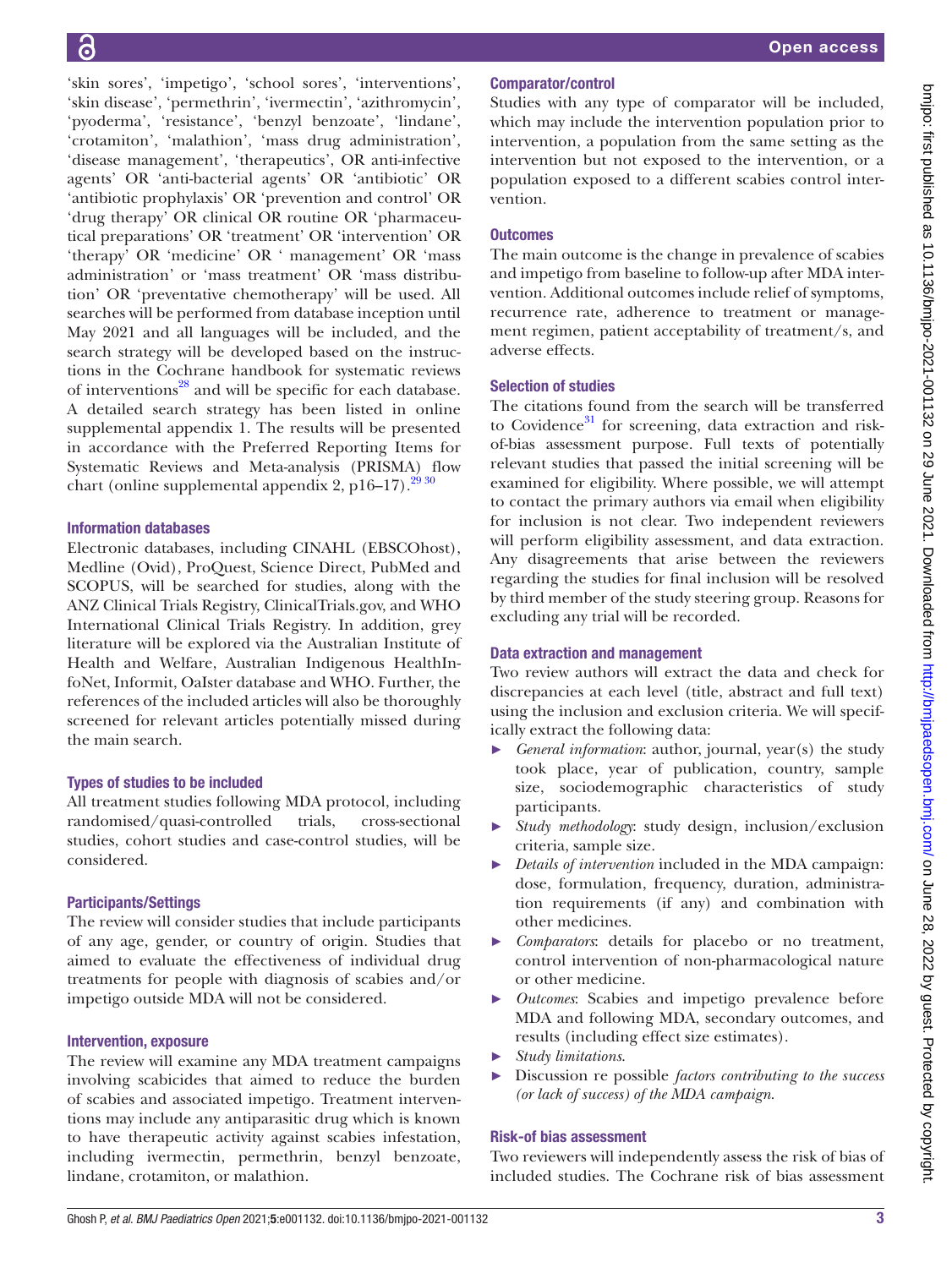#### Open access

 $(V.2.0)^{32}$  tool will be employed for assessing the methodological quality of randomised trials. The studies will be assessed on domains, such as selection bias, performance bias, detection bias, attrition bias, reporting bias and other sources of bias including an assessment for confounding for non-RCTs. Each domain will be judged as 'low risk', 'some concerns' and 'high risk', which are collectively used to decide on the overall risk of bias in a study. For non-randomised studies, The Johanna Briggs Institute Critical Appraisal tool will be used.<sup>33</sup>

#### Strategy for data synthesis

The extracted data will be narratively synthesised and be presented in tabulated form in the results section, in accordance with PRISMA statement.<sup>29</sup> A flow diagram will be presented to summarise the number of articles retained at each screening stage and provide the reasons for exclusion.

#### Strategies for meta-analysis

For studies reporting proportions in each of the comparator groups, 2×2 contingency tables will be derived for calculation of OR and the corresponding 95% CI. Random effects restricted maximum likelihood metaanalysis model will be fitted, given its variance estimation method is more robust in small sample studies,  $34$ and forest plot with the respective OR and 95%CI for each study and pooled data will be generated. The Z-statistic will be used in testing overall effect with statistical significance set at  $\alpha \leq 0.05$ . Subgroup analyses will be performed based on the type of pharmacological treatments used—oral or topical treatment. This will allow us to compare the relative effectiveness of these drug formulations in MDA campaigns for scabies and impetigo.

Heterogeneity between studies will be assessed by calculating the *I*² statistic. The Begg's funnel plot and Egger test for small-study effects $35$  will be carried out to assess risk of bias across studies. The funnel plot will be created by plotting the log-odds ratio of each study against the SE and the symmetry of the funnel plot visually assessed. We will also attempt a sensitivity analysis by fitting a fixedeffect Mantel-Haenszel model to assess if estimates with the random effect model differ. Meta-analysis will be conducted in STATA V.16 (StataCorp LLC).

#### Twitter Mary Bushell [@mary\\_bushell](https://twitter.com/mary_bushell)

Contributors PG, WT, AM and JT conceived the study. PG, AM, WT and JT involved in developing the first draft. All authors contributed intellectually to the manuscript development.

Funding The authors have not declared a specific grant for this research from any funding agency in the public, commercial or not-for-profit sectors.

Competing interests None declared.

Patient consent for publication Not required.

Provenance and peer review Not commissioned; externally peer reviewed.

Data availability statement No data are available. This is a systematic review protocol, hence not applicable.

Supplemental material This content has been supplied by the author(s). It has not been vetted by BMJ Publishing Group Limited (BMJ) and may not have been peer-reviewed. Any opinions or recommendations discussed are solely those

of the author(s) and are not endorsed by BMJ. BMJ disclaims all liability and responsibility arising from any reliance placed on the content. Where the content includes any translated material, BMJ does not warrant the accuracy and reliability of the translations (including but not limited to local regulations, clinical guidelines, terminology, drug names and drug dosages), and is not responsible for any error and/or omissions arising from translation and adaptation or otherwise.

Open access This is an open access article distributed in accordance with the Creative Commons Attribution Non Commercial (CC BY-NC 4.0) license, which permits others to distribute, remix, adapt, build upon this work non-commercially, and license their derivative works on different terms, provided the original work is properly cited, appropriate credit is given, any changes made indicated, and the use is non-commercial. See:<http://creativecommons.org/licenses/by-nc/4.0/>.

#### ORCID iDs

Victor M Oguoma <http://orcid.org/0000-0001-9505-7197> Jackson Thomas <http://orcid.org/0000-0002-0699-788X>

#### **REFERENCES**

- <span id="page-3-1"></span>1 Romani L, Steer AC, Whitfeld MJ, *et al*. Prevalence of scabies and impetigo worldwide: a systematic review. *[Lancet Infect Dis](http://dx.doi.org/10.1016/S1473-3099(15)00132-2)* 2015;15:960–7.
- <span id="page-3-0"></span>2 May PJ, Tong SYC, Steer AC, *et al*. Treatment, prevention and public health management of impetigo, scabies, crusted scabies and fungal skin infections in endemic populations: a systematic review. *[Trop Med Int Health](http://dx.doi.org/10.1111/tmi.13198)* 2019;24:280–93.
- 3 Yeoh DK, Bowen AC, Carapetis JR. Impetigo and scabies Disease burden and modern treatment strategies. *[J Infect](http://dx.doi.org/10.1016/j.jinf.2016.04.024)* 2016;72 Suppl:S61–7.
- <span id="page-3-2"></span>4 Gao D, Lietman TM, Dong C-P, *et al*. Mass drug administration: the importance of synchrony. *[Math Med Biol](http://dx.doi.org/10.1093/imammb/dqw005)* 2017;34:241–60.
- <span id="page-3-3"></span>5 Bleakley H. Disease and development: evidence from hookworm eradication in the American South. *[Q J Econ](http://dx.doi.org/10.1162/qjec.121.1.73)* 2007;122:73–117.
- <span id="page-3-4"></span>6 Hotez PJ. Mass drug administration and integrated control for the world's high-prevalence neglected tropical diseases. *[Clin Pharmacol](http://dx.doi.org/10.1038/clpt.2009.16)  [Ther](http://dx.doi.org/10.1038/clpt.2009.16)* 2009;85:659–64.
- <span id="page-3-5"></span>7 Webster JP, Gower CM, Knowles SCL, *et al*. One health - an ecological and evolutionary framework for tackling Neglected Zoonotic Diseases. *[Evol Appl](http://dx.doi.org/10.1111/eva.12341)* 2016;9:313–33.
- <span id="page-3-6"></span>La Vincente S, Kearns T, Connors C. Community management of endemic scabies in remote Aboriginal communities of northern Australia: low treatment uptake and high ongoing acquisition. *[PLoS](http://dx.doi.org/10.1371/journal.pntd.0000444)  [Negl Trop Dis](http://dx.doi.org/10.1371/journal.pntd.0000444)* 2009;3:e444.
- <span id="page-3-7"></span>9 Hay RJ, Steer AC, Engelman D, *et al*. Scabies in the developing world--its prevalence, complications, and management. *[Clin](http://dx.doi.org/10.1111/j.1469-0691.2012.03798.x)  [Microbiol Infect](http://dx.doi.org/10.1111/j.1469-0691.2012.03798.x)* 2012;18:313–23.
- <span id="page-3-8"></span>10 Walton SF. The immunology of susceptibility and resistance to scabies. *[Parasite Immunol](http://dx.doi.org/10.1111/j.1365-3024.2010.01218.x)* 2010;32:532–40.
- <span id="page-3-9"></span>11 Engelman D, Kiang K, Chosidow O. Toward the global control of human scabies: introducing the International alliance for the control of scabies. *[PLoS Negl Trop Dis](http://dx.doi.org/10.1371/journal.pntd.0002167)* 2013;7:e2167.
- <span id="page-3-10"></span>12 Carapetis JR, Steer AC, Mulholland EK, *et al*. The global burden of group A streptococcal diseases. *[Lancet Infect Dis](http://dx.doi.org/10.1016/S1473-3099(05)70267-X)* 2005;5:685–94.
- <span id="page-3-16"></span>13 Kearns TM, Speare R, Cheng AC, *et al*. Impact of an ivermectin mass drug administration on scabies prevalence in a remote Australian Aboriginal community. *[PLoS Negl Trop Dis](http://dx.doi.org/10.1371/journal.pntd.0004151)* 2015;9:e0004151.
- <span id="page-3-11"></span>14 Bhat SA, Mounsey KE, Liu X, *et al*. Host immune responses to the itch mite, Sarcoptes scabiei, in humans. *[Parasit Vectors](http://dx.doi.org/10.1186/s13071-017-2320-4)* 2017;10:385.
- <span id="page-3-12"></span>15 Strong M, Johnstone P. Interventions for treating scabies. *[Cochrane](http://dx.doi.org/10.1002/14651858.CD000320.pub2)  [Database Syst Rev](http://dx.doi.org/10.1002/14651858.CD000320.pub2)* 2007;3:CD000320.
- <span id="page-3-13"></span>16 Thomas J, Christenson JK, Walker E, *et al*. Scabies-an ancient itch that is still rampant today. *[J Clin Pharm Ther](http://dx.doi.org/10.1111/jcpt.12631)* 2017;42:793–9.
- <span id="page-3-14"></span>17 Bernigaud C, Samarawickrama GR, Jones MK, *et al*. The challenge of developing a single-dose treatment for scabies. *[Trends Parasitol](http://dx.doi.org/10.1016/j.pt.2019.08.002)* 2019;35:931–43.
- 18 Aussy A, Houivet E, Hébert V, *et al*. Risk factors for treatment failure in scabies: a cohort study. *[Br J Dermatol](http://dx.doi.org/10.1111/bjd.17348)* 2019;180:888–93.
- 19 Williams C, Fuller LC. Why does scabies treatment fail? *[Br J](http://dx.doi.org/10.1111/bjd.17612)  [Dermatol](http://dx.doi.org/10.1111/bjd.17612)* 2019;180:710–1.
- <span id="page-3-15"></span>20 Romani L, Marks M, Sokana O, *et al*. Efficacy of mass drug administration with ivermectin for control of scabies and impetigo, with coadministration of azithromycin: a single-arm community intervention trial. *[Lancet Infect Dis](http://dx.doi.org/10.1016/S1473-3099(18)30790-4)* 2019;19:510–8.
- 21 Wong Li‐Chuen F, Amega B, Connors C, *et al*. Outcome of an interventional program for scabies in an Indigenous community. *[Med](http://dx.doi.org/10.5694/j.1326-5377.2001.tb143620.x)  [J Aust](http://dx.doi.org/10.5694/j.1326-5377.2001.tb143620.x)* 2001;175:367–70.